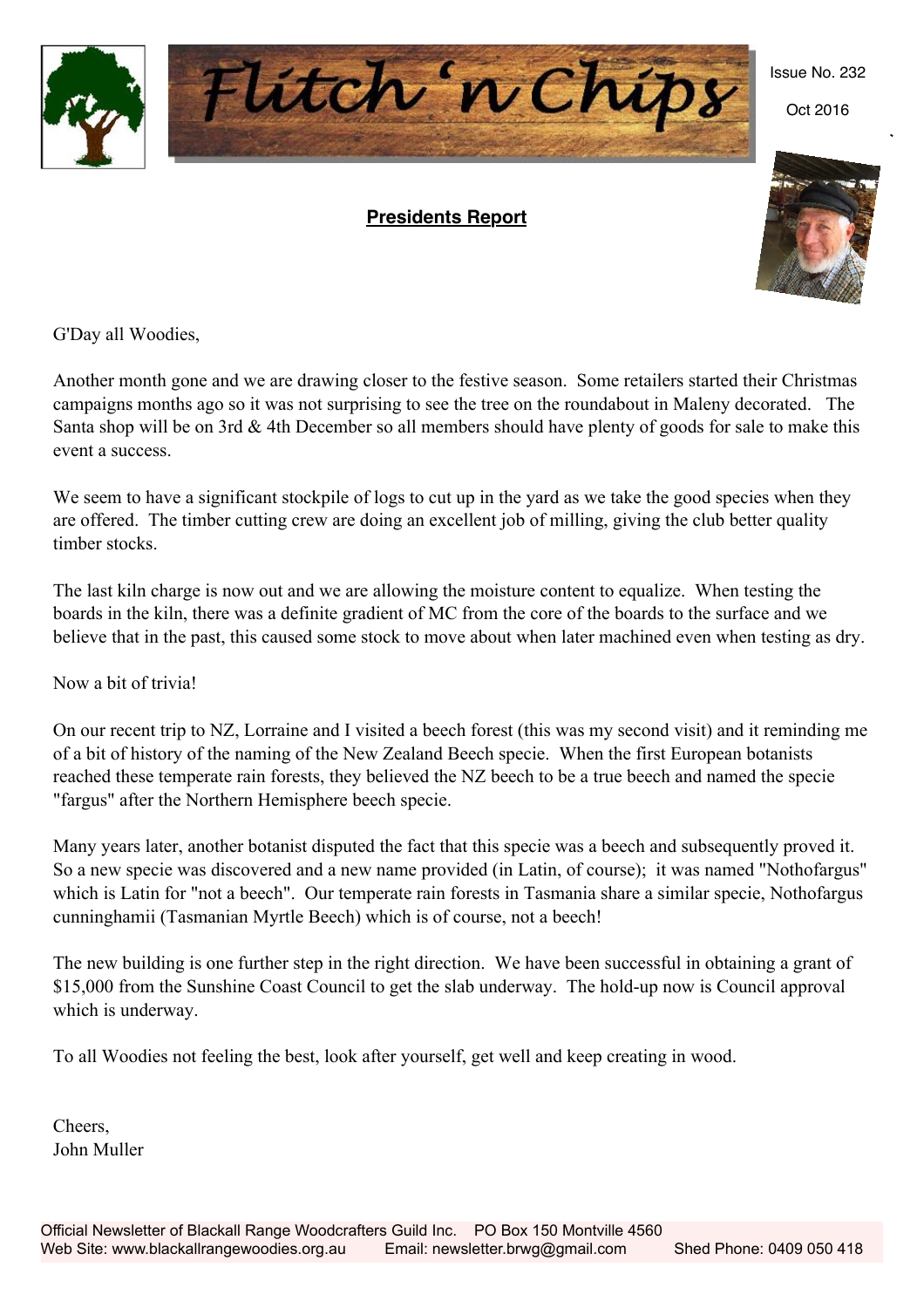### **Around the Clubs**

Pittsworth Woodcrafters Club Open Day was held on Saturday 22 October, 2016, which was attended by a contingent from the Club. It was a good example of what clubs can do when they support each other.

It was held in the Pittsworth Pioneer Village show grounds and was supported by the Historical Society. What a very interesting display of genuine historical engineering equipment, hand tools, tractors, buildings, motor and horse drawn vehicles, all very clean and tidy with prerecorded commentary and explanations of each piece of equipment on display. There is an original railway station complete with rail line, and a school house, with slate iPads. It is a credit to the Society.

What is a credit to organisers of the Open Day is that there are only about 25 members of the Pittsworth Woodcrafters Club yet they were able to organise representation from other clubs as far away as Brisbane, Cleveland, Toowoomba, Chinchilla, Ipswich and Warwick to name some. There were approximately 12 outside clubs represented, including ourselves. Nine specialist demonstrators were giving first hand advice on "how to", including our very own Spike Bettega and Bill Rangott. Thank you very much to both of those members. The giving of their talents was greatly appreciated.

Demonstrations on musical instrument making, box making (which got a lot of attention), rocking horse making, pyrography, scroll saw, and wood and stone sculpture along with general woodturning were extremely interesting and well patronised. An open forum added to an interesting exchange of information between a panel of experts and the audience.

Displays from the visiting woodcrafters and trade companies added to the interest and the atmosphere of the day. They included model WW2 aircraft, expoxy finishes, woodworking machines, tools, craft supplies and veneers to add to the interest. And yes, the rain held off and some bald heads even received a bit of a sun tan.

On the way home the four amigos from the Woodies stopped off at the "pie shop" in Esk and were treated to pies with gelatine rubberised fillings while the only member who had the vanilla slice had difficulty cutting through the macadum road base which substituted for pastry. Easily digested it seems as they all arrived back home safely without stomach cramps.

A great day out and all from our club have been welcomed back next time by Jeff Wilson who is their hard working president. Thank you Jeff.







**DAVID BLACK PROPRIETOR** 

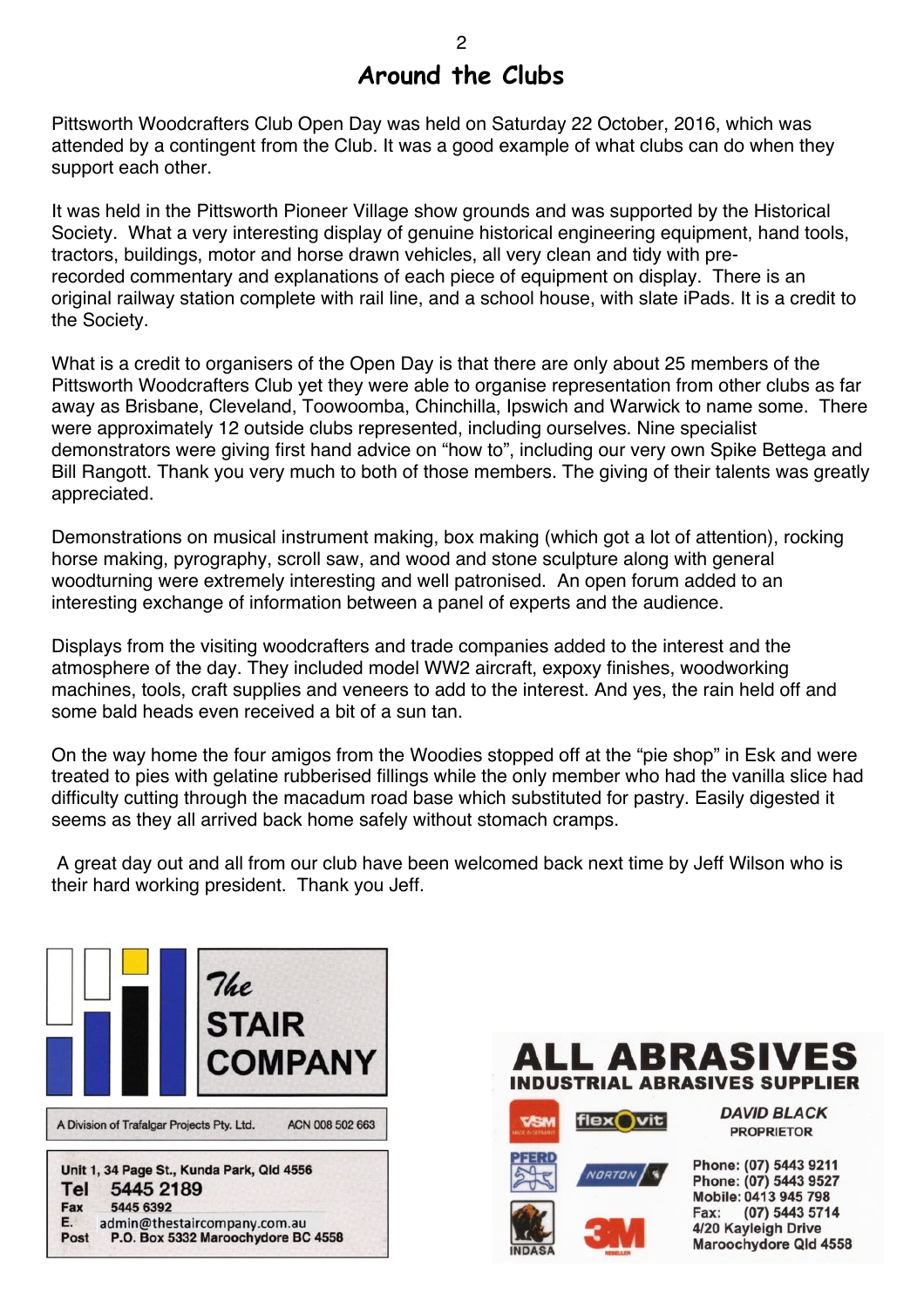

Where were you lurking Hugh ? Or, is there someone else in the world with such skills ? Beautiful craftsmanship.

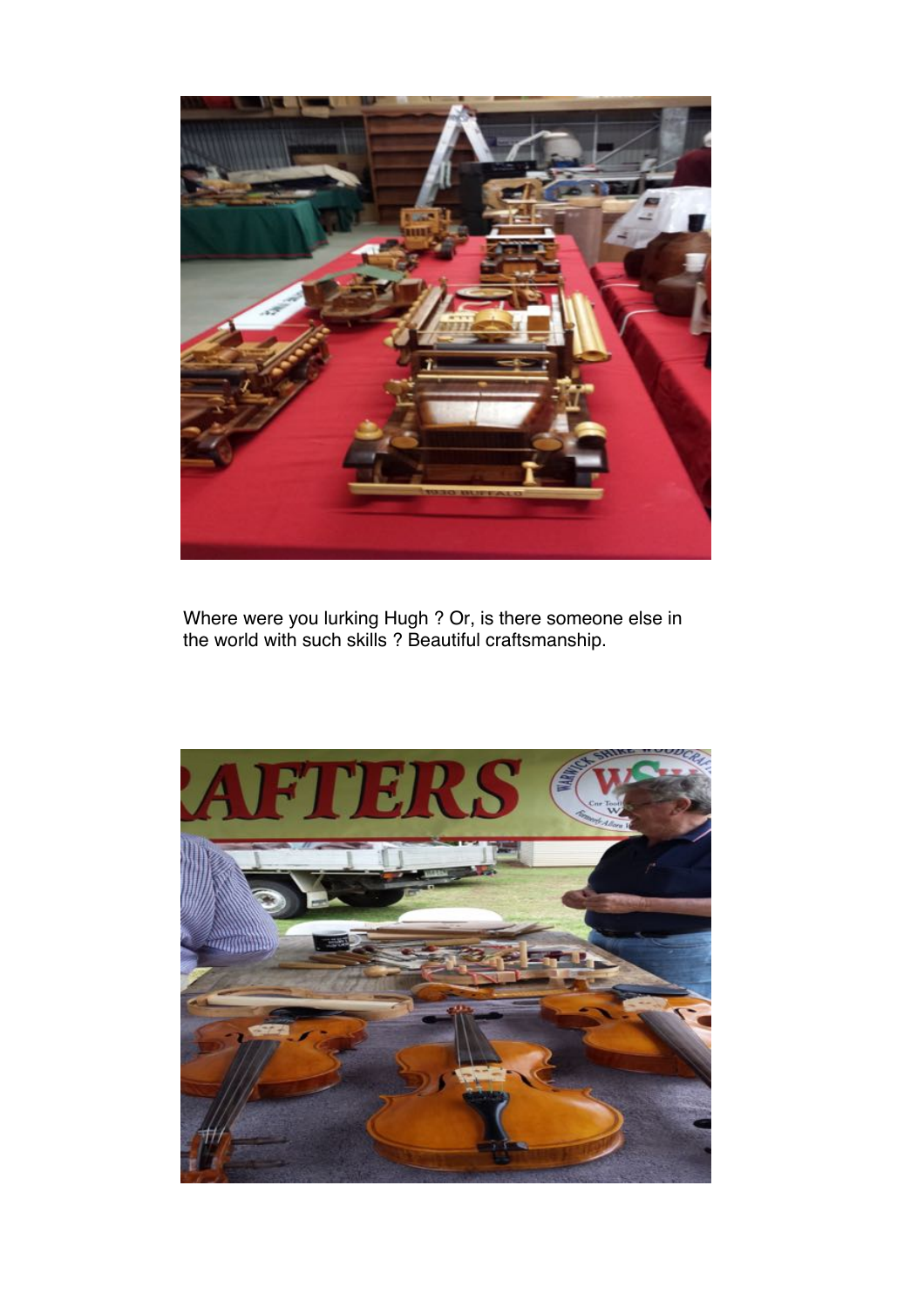

There are many little tricks I have learned over the years, usually as a result of a woodworking mistake or disaster and working out a way to prevent it happening again. For example, when countersinking screws, I use a countersinking bit before I drill the hole. In this way there will be no tear out or chatter and the hole will be self centered.

THE SLIDING COMBINATION SQUARE. One of the handiest tools to have in your own shed or to use at woodies. These squares are fine for marking wood at right angles and for 45 deg angles too, but the most frequent benefit can be to use the sliding feature to set repeatable measurements for marking out. It can be used as a depth gauge for mortice and tenon joints and also to set saw height. My little trick from a long time ago is to file a little nick in the middle of the end of the blade to stop my pencil slipping as I use the square to mark a line lengthways on a piece of wood.

NINETY DEGREE BOX JOINTS. From scrap wood I cut a number of square blocks 75mm X 75mm X 50mm and keep them stacked on a shelf in my shed. When gluing up a box I clamp them inside the four corners using two clamps at right angles for each block. This not only guarantees that the box will be square but it pulls the mitre or butt joints or even dovetails firmly together. Little blocks and little clamps can be used for jewellery boxes to achieve the same result.

SHARPENING TWIST DRILL BITS. A little job that some find difficult, chancy, or just plain impossible to get right. Once you learn to do this you will be able to sharpen a blunt drill bit in a few seconds as a matter of course. Before you start, have a close look at the cutting edges, note the angles involved, and the way the cutting edges have a little clearance behind them. Hold the bit at an angle matching the cutting edge of the bit and with the cutting edge horizontal, touch it lightly on the side of the grinder wheel and in a smooth upward grinding motion bring the bit away. Do the same to the opposite edge with the same gentle touch to keep the two edges balanced. A bit of practice will give a perfect grind every time without losing a lot of metal.

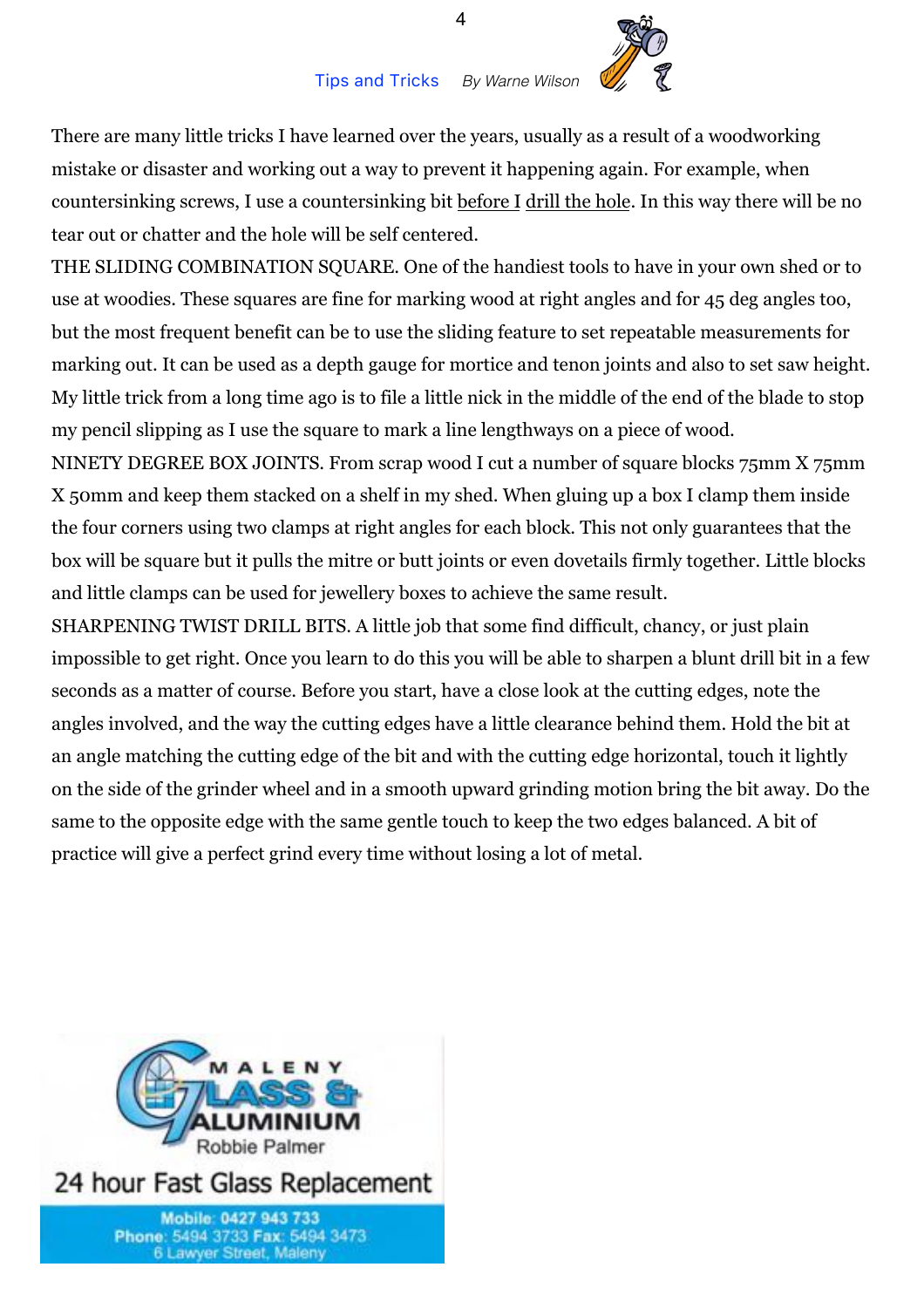

Like driving a car, woodwork can be very rewarding but, like taking your eyes off the road and not taking care, our machines are powerful and can bite you in a nano second if you let your concentration stray. Show respect to other members when they are using machines and do not interrupt or distract them.

**When using thicknessers, do not overload them**. Bear in mind that a wide board needs a lot more power than a small section piece. If you are machining a wide board, spare a thought for the machine stress involved and advance the depth of cut a quarter of a turn each time or even less instead of the usual half a turn. Not only will the machine work more comfortably but you will be happier with the finished job.

Another thing, if you are machining a number of small section pieces, try to even the wear on the cutters by feeding them in different positions across the inlet. If we all constantly feed them through in the middle of the blades, that part of the cutter will become blunt first to the detriment of finished work.

**Ear muffs.** We constantly see people using routers, and especially the little trimmers, without hearing protection, or any other safety gear for that matter. Routers can operate at up to 28,000 revs per minute and the resulting high pitched noise can cause hearing loss. If your ears are ringing after using a router or a little trimmer, you have damaged your hearing and that damage is permanent and cumulative.

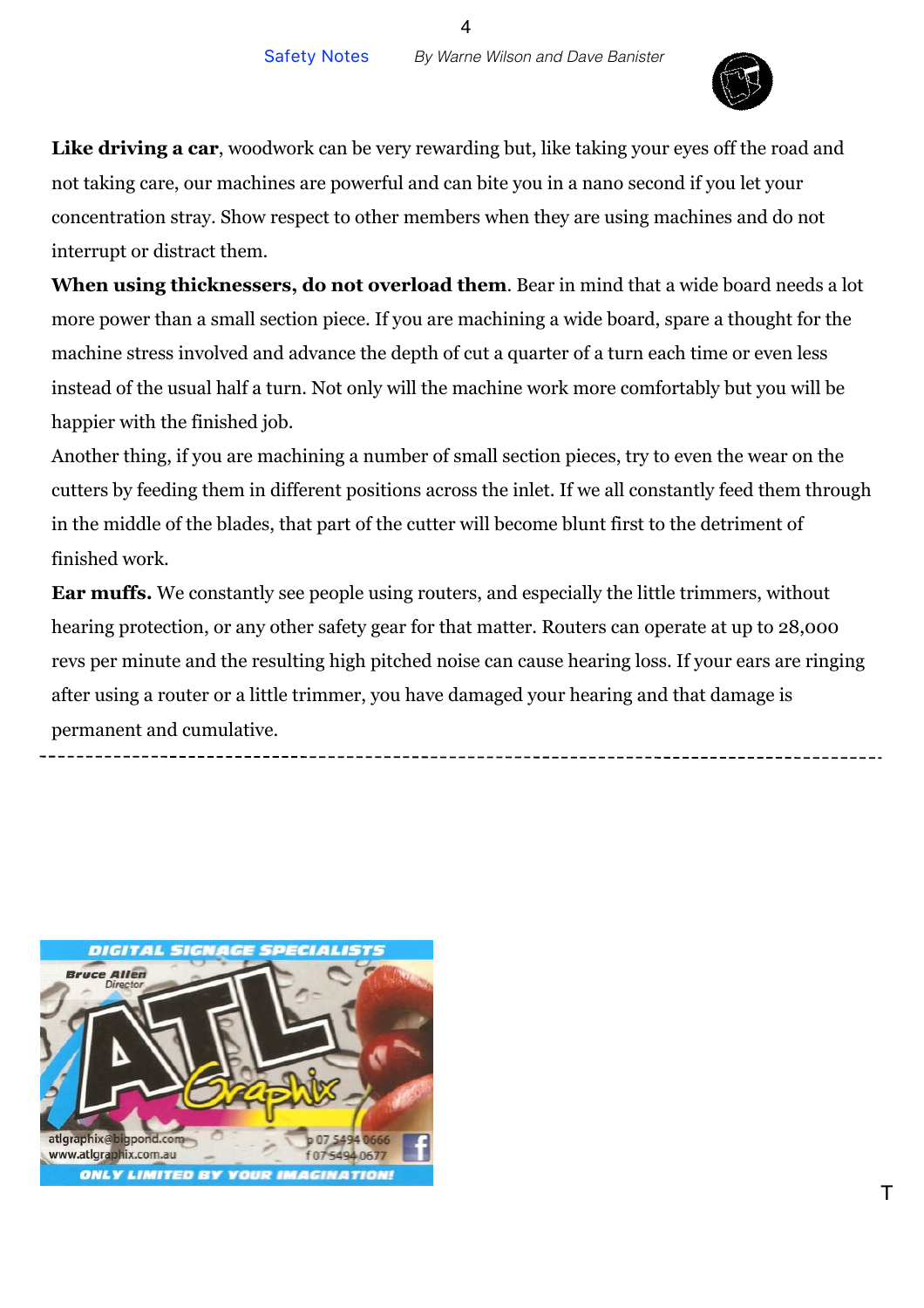

The Festive season is rapidly bearing down on us, and it is time to think of all things Santa. For Woodies, that means finalising your items for Santa Shop, and for the Toy Boys & Girls, counting up the toys for the Season.

Don't forget, this is a major fund raiser for the Club, so for those offering their wares for sale, particularly multiple items, if you are making three for example, make one extra, with proceeds for the Club.

Allan Heaton has mustered his dogs for the adoption parade :

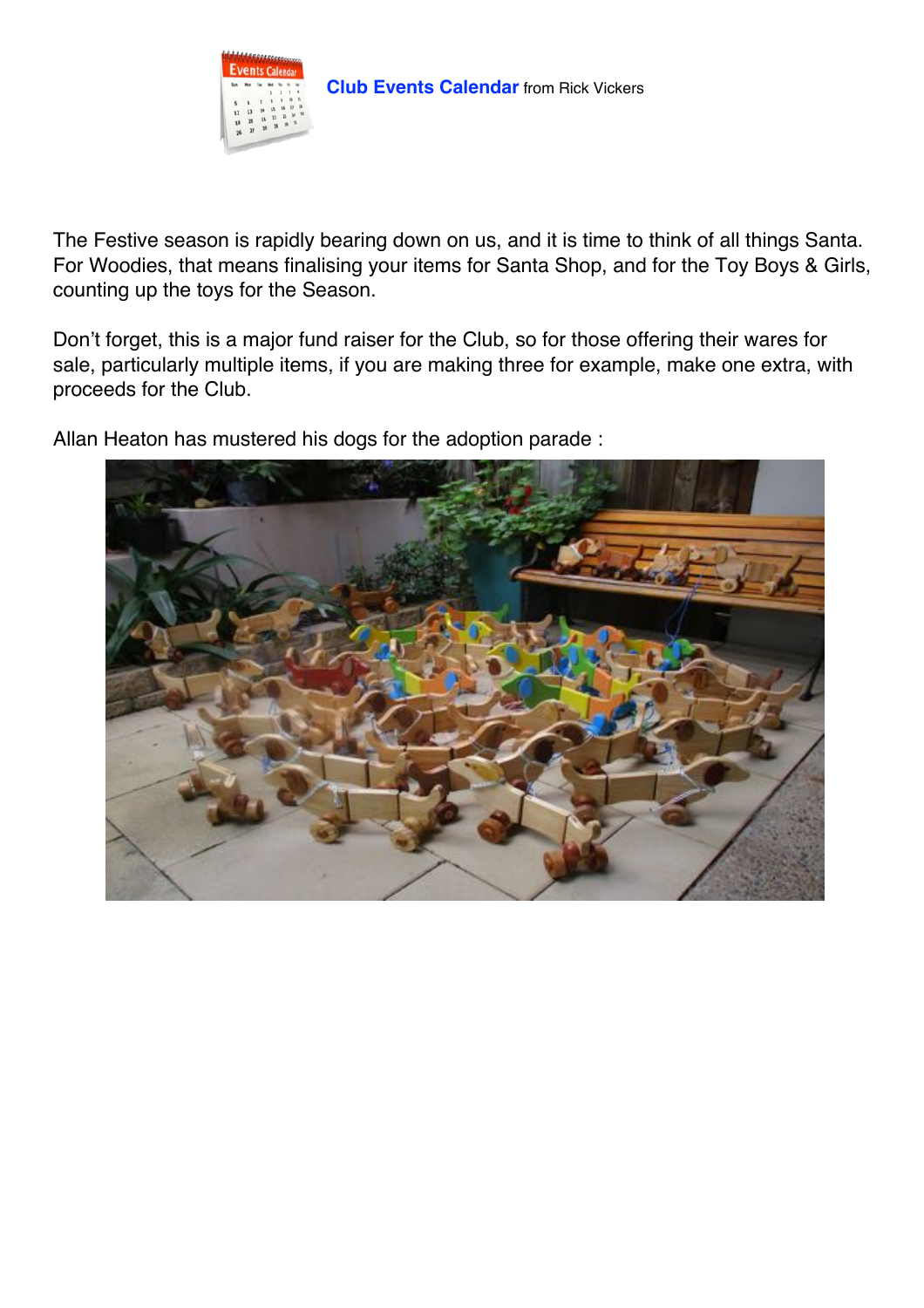

BLACKALL RANGE WOODCRAFTERS GUILD INC.

# 2016 SANTA SHOP **3rd and 4th December**



# **At St Mary Hall, Montville Green**

In conjunction with the Lighting of the Christmas Tree, Sunshine Coast Band, Montville School, and of course Santa visiting the children on the Village Green, only on Saturday 3rd December from 5.30 to 7.30 pm.

> Hand-crafted items – Toys of all types, platters, jewellery boxes, and other decorative tableware

> > Ideal for Christmas presents

Tea and coffee

Delicious cakes

Sausage sizzle

Of course there's also our RAFFLE with a great prize

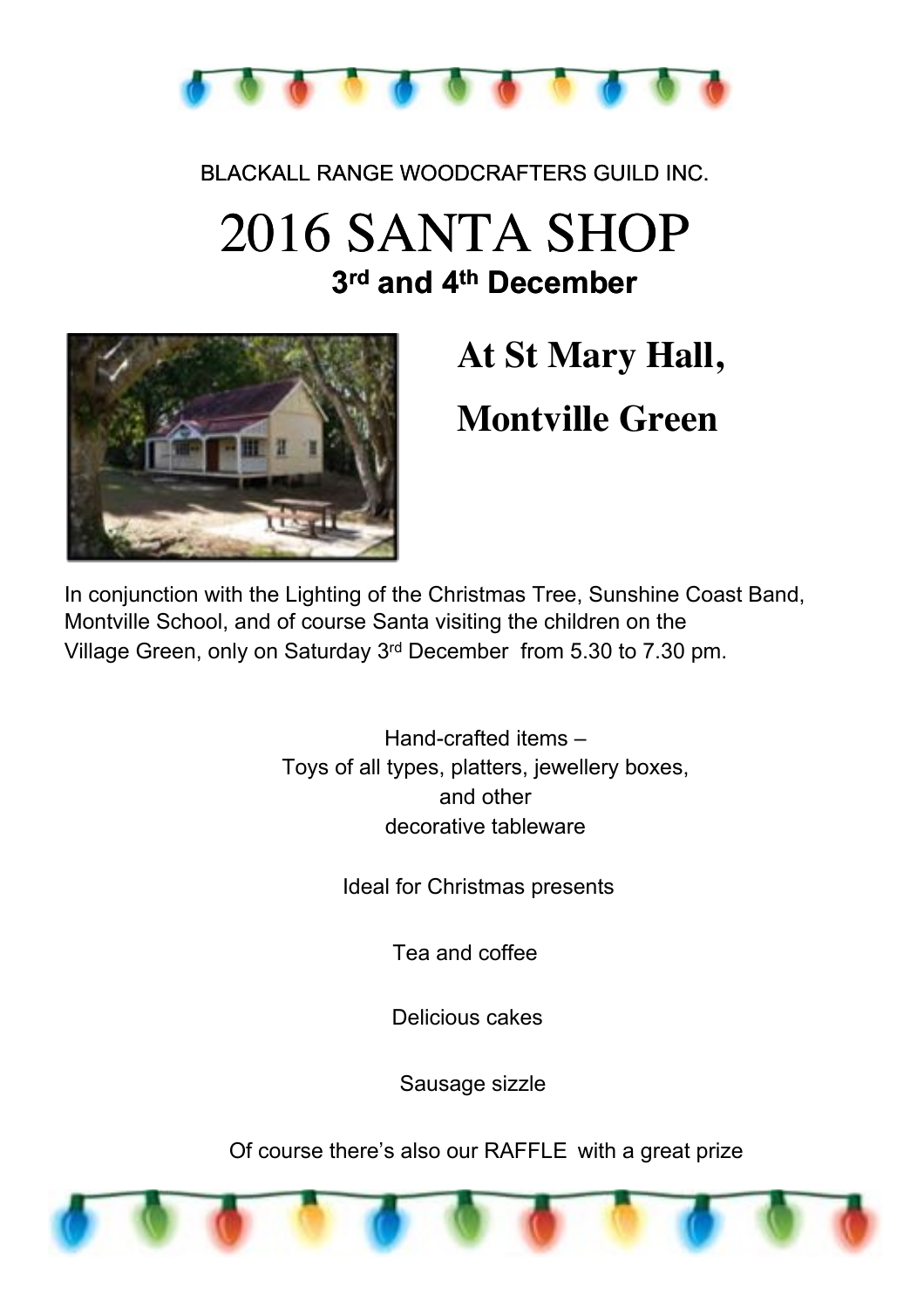

Lindsay diligently making a Christmas tree for the Santa Shop

**Blackall Range Woodcrafters Guild**

## **NEEDS YOU**



Members are asked to put their names forward as helpers for the upcoming

**WOODIES CHRISTMAS SANTA TOY SHOP AT MONTVILLE ON FRIDAY SATURDAY & SUNDAY DECEMBER 2 to 4, 2016.**

SEE THE NOTICE BOARD AT THE SHED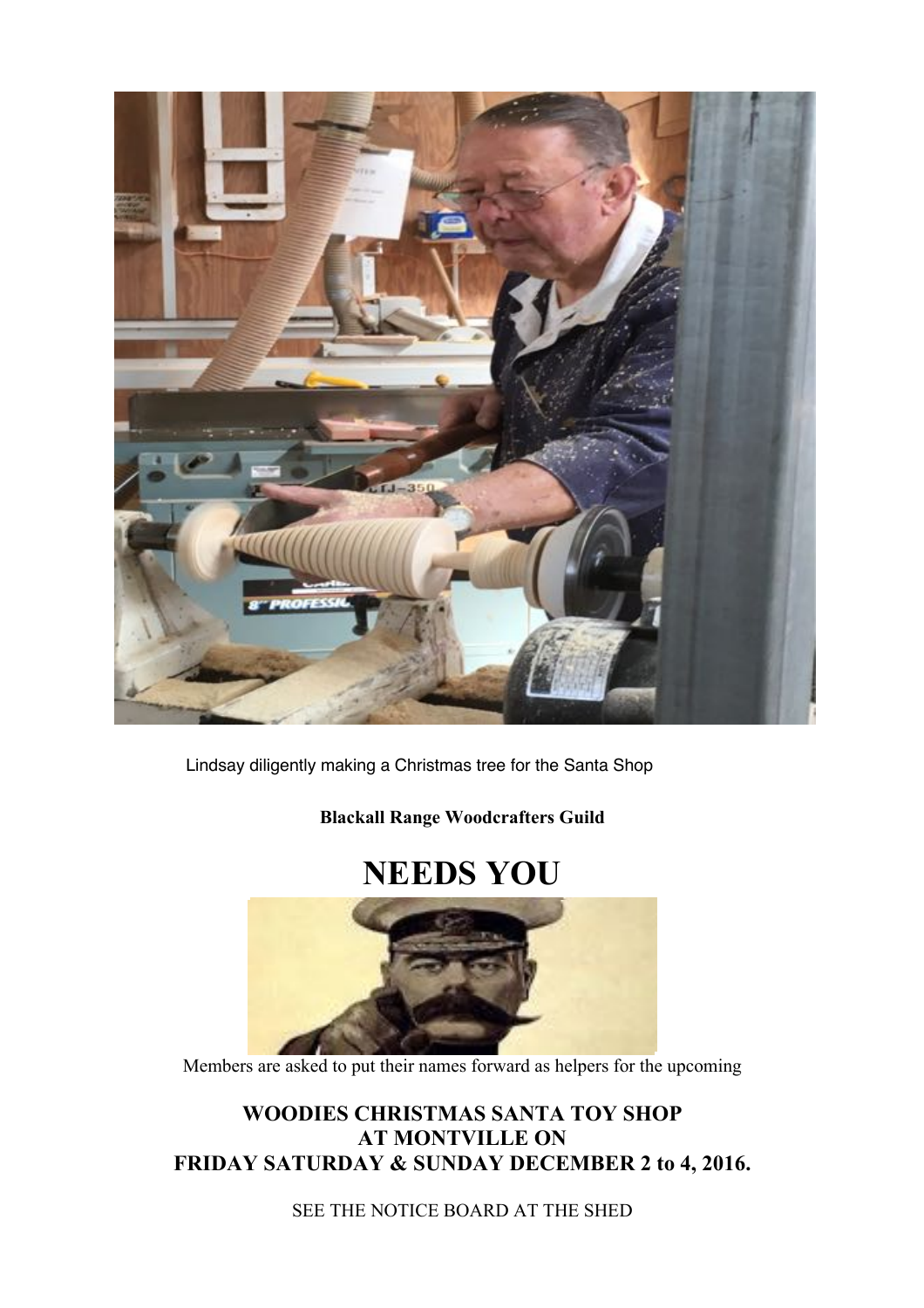### **Around The Shed**

The Club Mascot dropped in for a visit, but had to be reprimanded for breaking fluoro tubes on top of the cupboards, and promptly left again.



Bob setting up his Lucas Mill, capably watched by Dave and Nigel





### Gary & Cheryle Campbell

• Camper Trailers • Vehicle Interiors • Furniture Upholstery • Boat & 4WD Canopies Unit 7 / 47 Beerwah Parade, Beerwah 4519 Queensland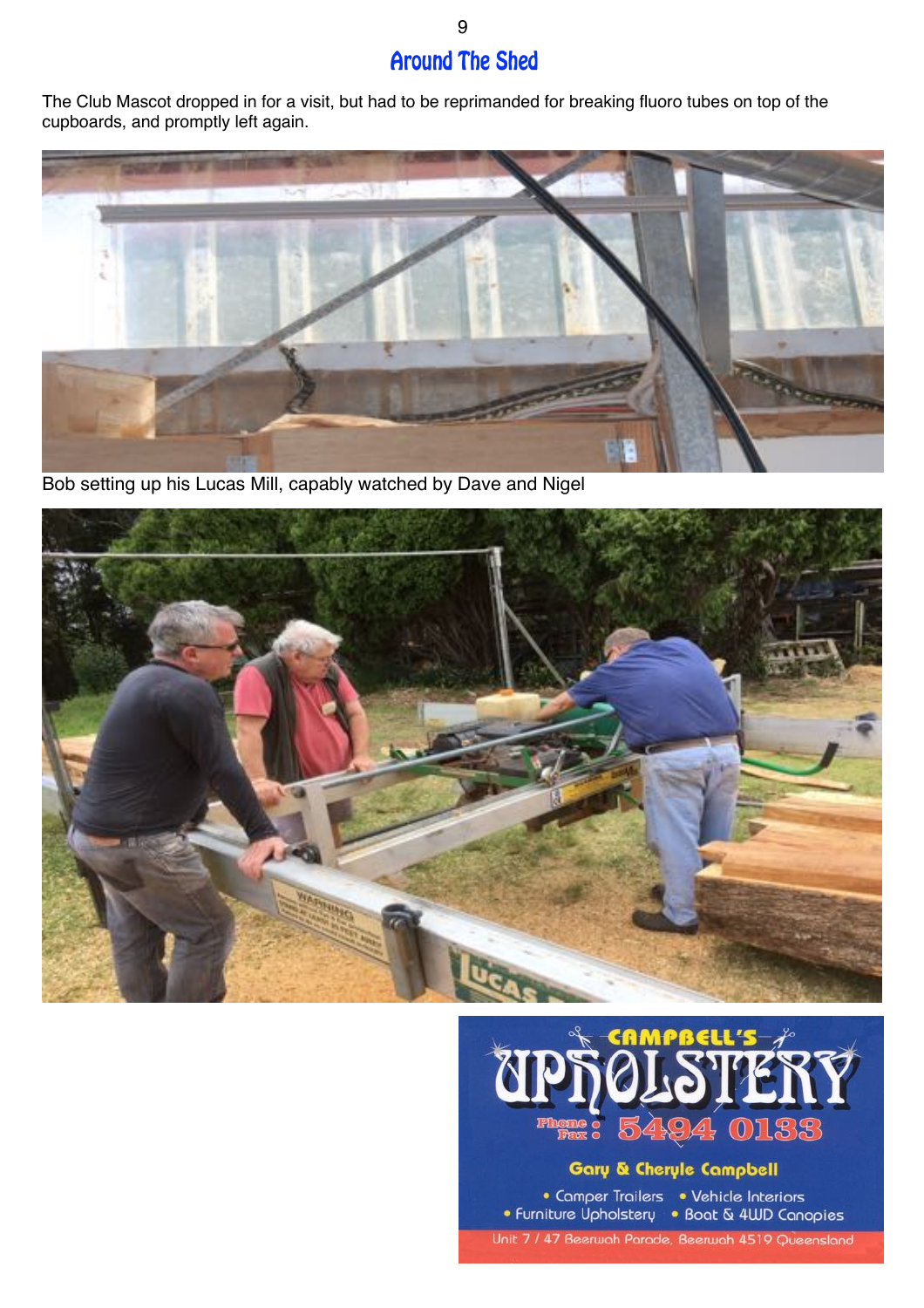Oops ! Nigel did not tell Bob about the wire in the log. Not good for the saw.



The children's chair class is drawing to a close, with the first chair completed, ready for the Santa Shop

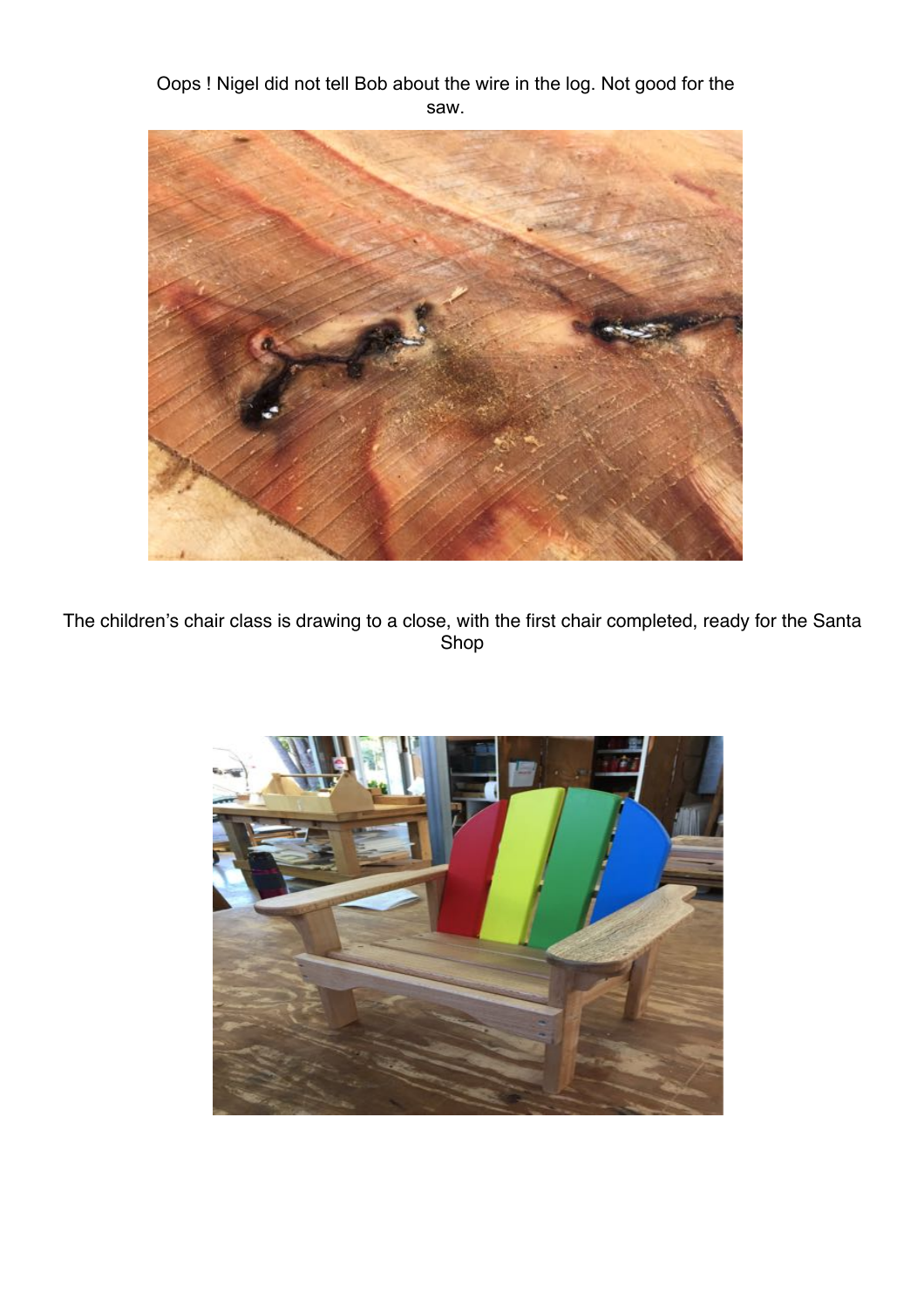

- 1. New blade fitted to Wadkin bandsaw. Table realigned square with cut, stops adjusted and tilt mechanism lubricated.
- 2. Abrasive elements renewed on sanders as required.
- 3. Continuing with relocation and reorganisation of power and hand tool storage.
- 4. New blade fitted to Hammer saw.
- 5. Repairs to blade guard on Slab saw.

Members must ensure that abrasive discs and belts are cleaned regularly during use. This prolongs the life of the abrasive and minimises costly replacement. Leave the unit clean for the next user. The photo shows how one belt sander was left recently, which is totally unacceptable.



For your own benefit, always check that a machine is set up correctly before use. Recently the Wadkin bandsaw was adjusted for an angle cut, but not returned to its normal position after use. This machine has a lock mechanism for the table tilt and an adjustable stop for the normal 90 deg. cut position. If